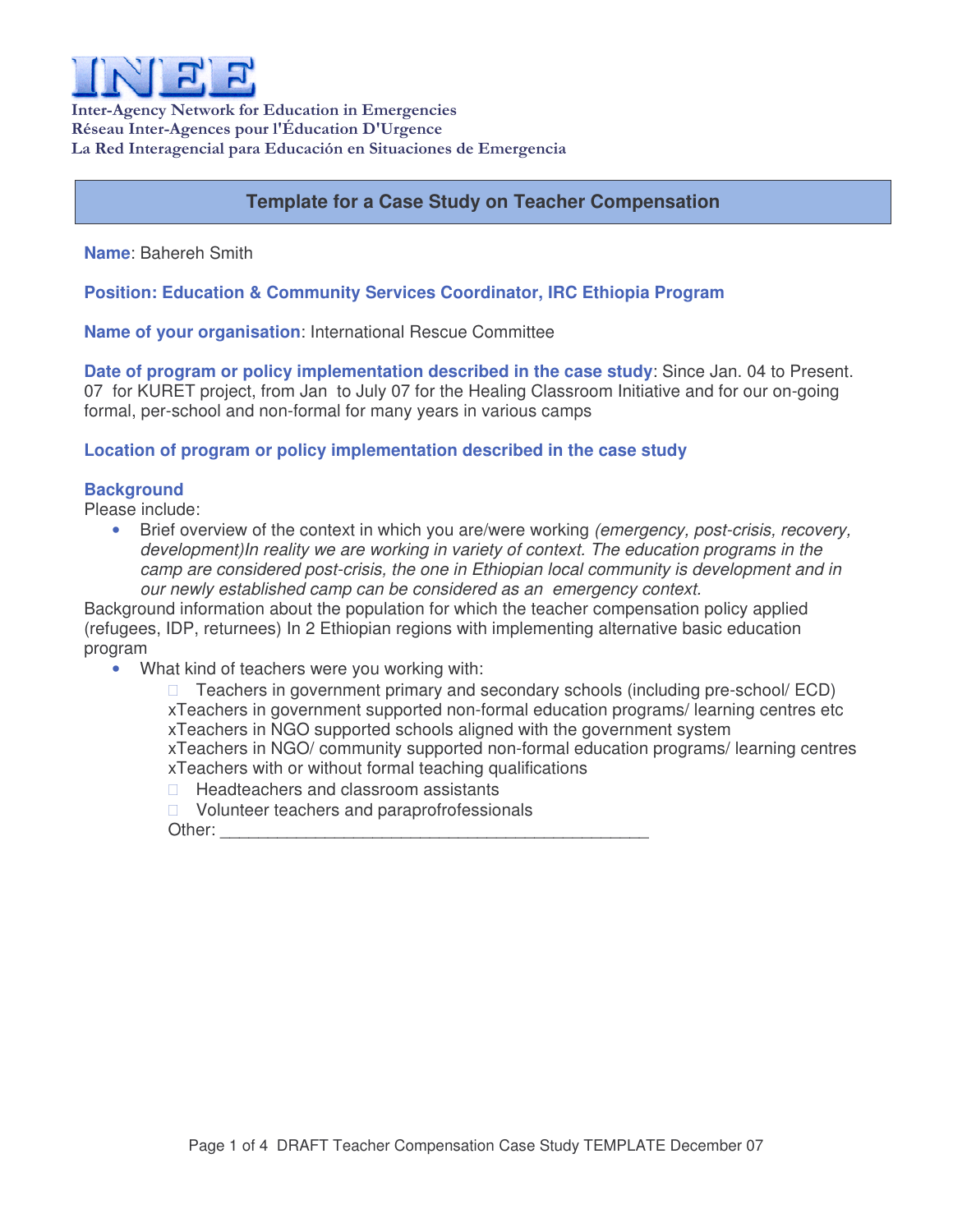### **Teacher Compensation**

Please describe your teacher compensation experience, including:

- Who are/were the key actors and what is/was their sphere of responsibilities with regard to the compensation of teachers? IRC as partner to DOL under a 4- country project combating child labor created Alternative Basic Education programs in target communities. With help form the community IRC had hired some facilitators to run the programs. They were from a vast range of professional and paraprofessionals with no educational training or experience
- How did the money get dispersed? How was accountability assured? How were issues of corruption addressed? The funds were distributed by IRC staff in the field
- Were there specific donor strategies and funding mechanisms put in place? If so, what approaches were taken and how were these implemented? It was demanded by the donor as a means of sustainability teachers' compensation be covered by the local government
- Were there specific government structures and/or policies around teacher compensation? If so, how were these communicated and implemented? In a MoU signed between the district education office and IRC, it was agreed that after the first year, the district regional education office would be covering 25% of the teachers' compensation, 50% after the year 2, 75% year 3 and 00% after year 4. It has not been an easy achievement as the contribution of many Ed offices are still not at the agreed level.
- Was the community engaged in and encouraged to support the teacher compensation effort? If so, what approaches were taken to engage the community and what role(s) did they take to support the teacher compensation effort? As one of the most effective means to ensure sustainability, from yearly on, communities we involved in all aspects of the project by offering not only their contributions in cash and in kind, they were also involved in problem identification and solution via a community conversation way. Teachers compensation has been one of the topic of discussion to be seriously addressed by the community members. There are ideas to develop community farms and other means so the community will be independent of outside funding to compensate teachers
- What were some of the challenges you faced in compensating teachers, and how did you overcome those challenges?

**1)**In the refugee setting however, because of the host government's policy, non refugee is allowed to earn money/salary. Therefore the stipend/incentives which IRC is paying via the field staff to refugee teachers is way bellow the minimum teacher salary scale in this country. To keep teachers' motivation, the program has focused on teachers skills development.

**2)** In case of the community development program, the biggest challenge faced is that once the local education office takes over the teachers salaries, usually the payment are irregular and unpredictable. Having regular policy dialogues and follow-up to secure the timely payment has been one way we have tried to overcome this challenge

- •
- Were there any tools that you used in this work? If so, please describe them and attach a copy if possible. Not a specific one.
- Please share any lessons learnt / outcomes / good practices resulting from this experience.
- When conducting comparison among various regions and group of people we are working with, we notice a large difference in community involvement to support the teachers compensation which apparently does not have any relation with the economic level of the communities but their strong desire and commitment to develop. In fact we have seen more contribution and commitment from VERY poor communities than the less destitute.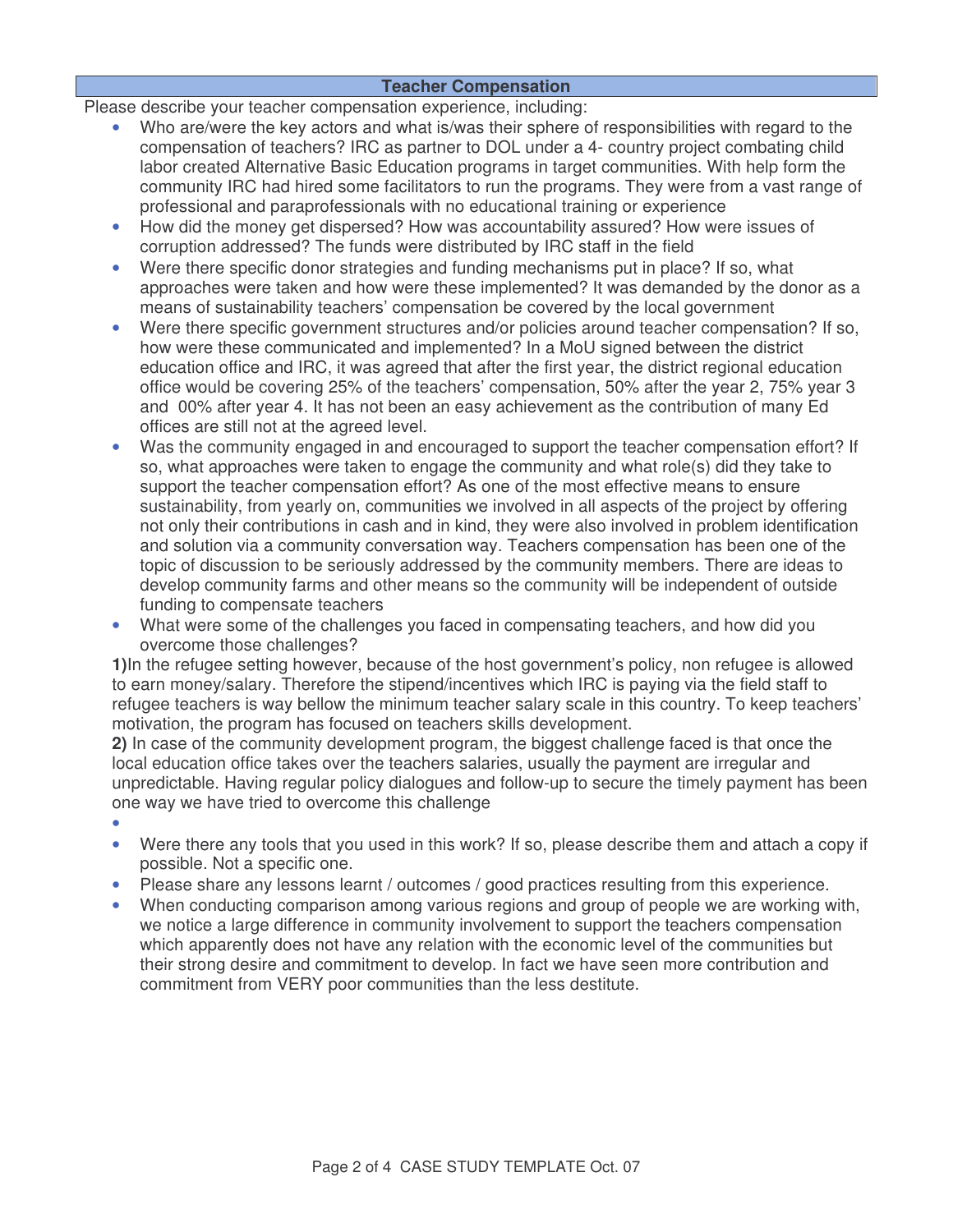#### **Policy and Coordination**

Please describe the policy and coordination elements of your teacher compensation experience. For instance:

1)One of the outstanding coordination effort was our direct work with the Mettu Teacher Training college to ensure quality and relevancy of the certification program,

2) The organization of one-week long visit to Juba, in South Sudan meeting educational institution, governmental authorities and other IPs supporting the re-construction effort of the education sector in South Sudan which resulted in the a Regional Educational Forum

3) includes the emergency initiative during the Sudanese repatriation operation from Yarenja camp in Ethiopia to Blue Nile Region in Sudan in March 07 (please see details in following paragraphs), reparation is one example.

In country coordination was achieved by organizing 3 workshops bringing all field staff to brain storm, share and learn from each others during the implementation period of HCI action research.

- Who are/were the key actors and what is/was their sphere of responsibilities with respect to policy and coordination?
- Did you advocate for equitable teacher compensation? If so, describe the process and outcomes:
- Did you engage/ work with the government from the start of the process?
- Did you engage/ work with local or international donors during the process?
- How did you engage/ work with these other actors and ensure coordination?
- What were some of the challenges you faced in developing policy and ensuring coordination, and how did you overcome those challenges?
- Were there any tools that you used in this work? If so, please describe them and attach a copy if possible.
- Please share any lessons learnt / outcomes / good practices resulting from this experience.